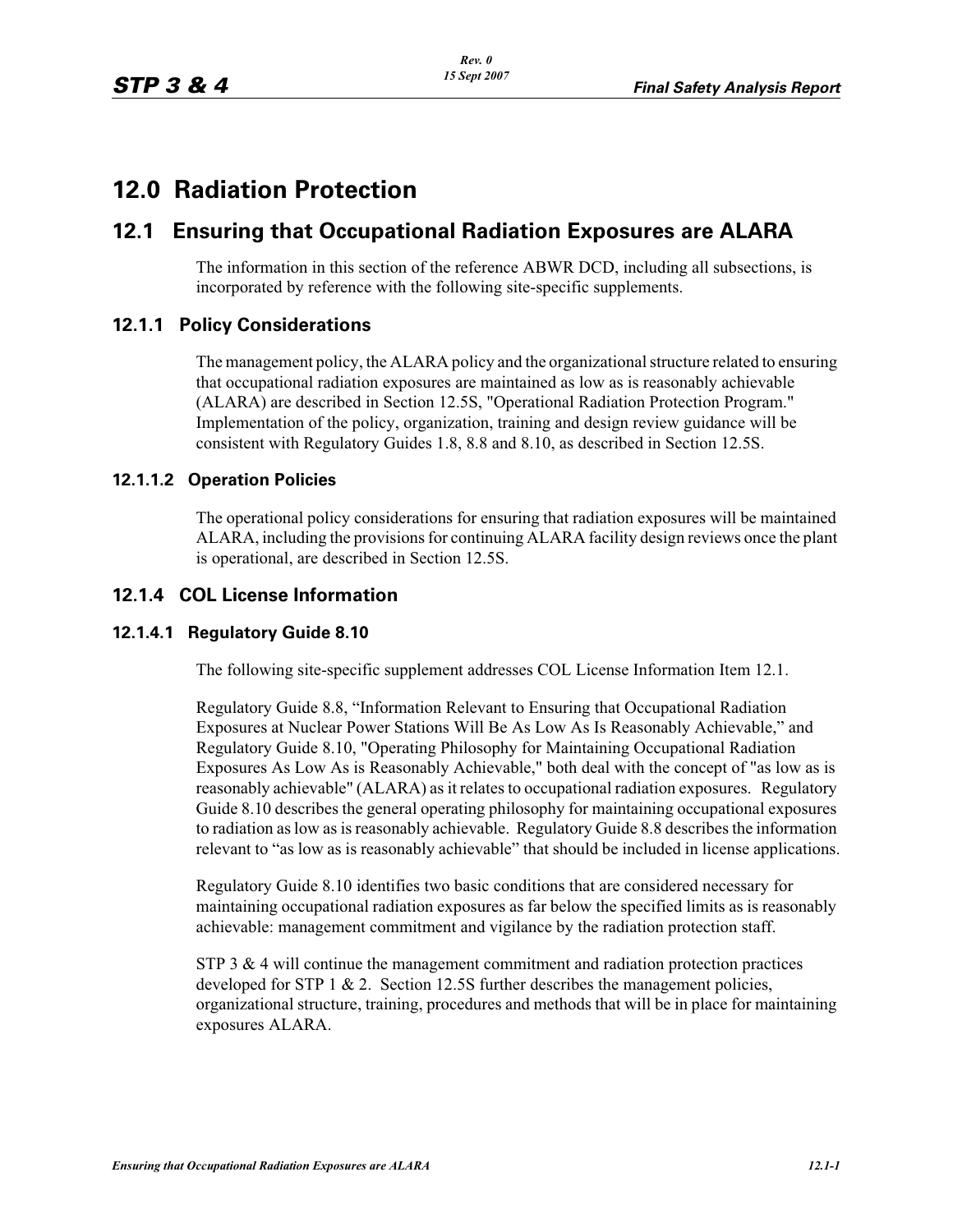# **12.1.4.2 Regulatory Guide 1.8**

The following site-specific supplement addresses COL License Information Item 12.2.

Regulatory Guide 1.8, "Qualification and Training of Personnel for Nuclear Power Plants," provides guidance for the selection, qualification and training of personnel at nuclear power plants. The STP 3  $\&$  4 conformance with Regulatory Guide 1.8, as it pertains to the Health Physics organization and the management of the Health Physics organization, is described in Section 12.5S.

### **12.1.4.3 Occupational Radiation Exposures**

The following site-specific supplement addresses COL License Information Item 12.3.

Occupational radiation exposures will be maintained ALARA by means of the Operational Radiation Protection Program described in Section 12.5S. The detailed policies and plans for maintaining occupational radiation exposures ALARA will be consistent with the guidance in Regulatory Guides 8.8 and 8.10. The detailed procedures will be prepared consistent with the guidance in Regulatory Guides 1.8, 8.2, 8.7, 8.8 and 8.10, the guidance referenced in NUREG-1736 that is applicable to power reactors, and the requirements in the QAPD (NEI 06-14).

The operational plans, procedures and policies currently in use at STP 1  $\&$  2 reflect industry experience and guidance. They will be used, in conjunction with the guidance contained in the documents identified above, to develop the policies, plans and procedures for STP 3  $\&$  4. Many of these plans, procedures and policies will be common to all four units.

Section 12.3, "Radiation Protection Design Features" describes the many features that have been designed into the plant, incorporating information from operating plant experience and from other plant designs. The management policy described in Section 12.5S includes the provision to continue to assure that the plant is designed, constructed and operated such that occupational and public radiation exposures and releases are maintained ALARA.

Section 12.5S describes methods that will be factored into procedures for maintaining radiation exposure-related operations such as maintenance, inservice inspection, radwaste handling and refueling ALARA.

STP 3 & 4 will follow the guidance provided in Regulatory Guides 8.2, 8.7, 8.9, 8.13, 8.15, 8.20, 8.25, 8.26, 8.27, 8.28, 8.29, 8.34, 8.35, and 8.38 in carrying out the operational radiation protection program.

### **12.1.4.4 Regulatory Guide 8.8**

The following site-specific supplement addresses COL License Information Item 12.4.

Regulatory Guide 8.8, "Information Relevant to Ensuring that Occupational Radiation Exposures at Nuclear Power Stations Will Be As Low As Is Reasonably Achievable," provides guidance for maintaining the annual dose to individual plant personnel, as well as, the collective